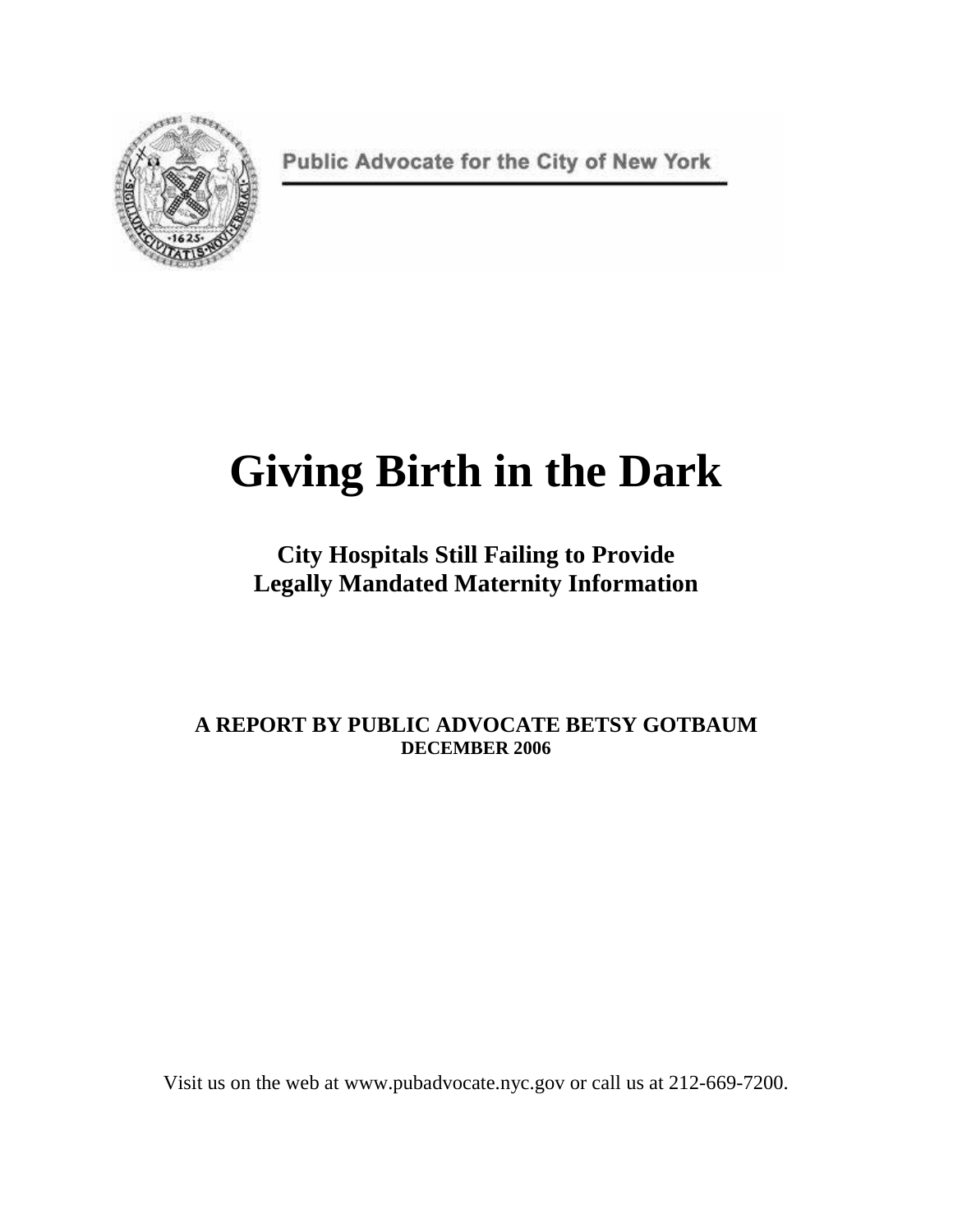# **Office of the New York City Public Advocate**

**Betsy Gotbaum Public Advocate for the City of New York** 

#### **PREPARED BY:**

**Laurel Tumarkin, Esq.**  *Director of Policy and Research* 

**Daniel Browne**  *Deputy Director of Policy and Research* 

> **Martha Casey**  *Policy Intern*

#### **SPECIAL THANKS TO:**

**Elan McAllister, Choices in Childbirth** 

**Maureen Corry and Carol Sakala, Childbirth Connection**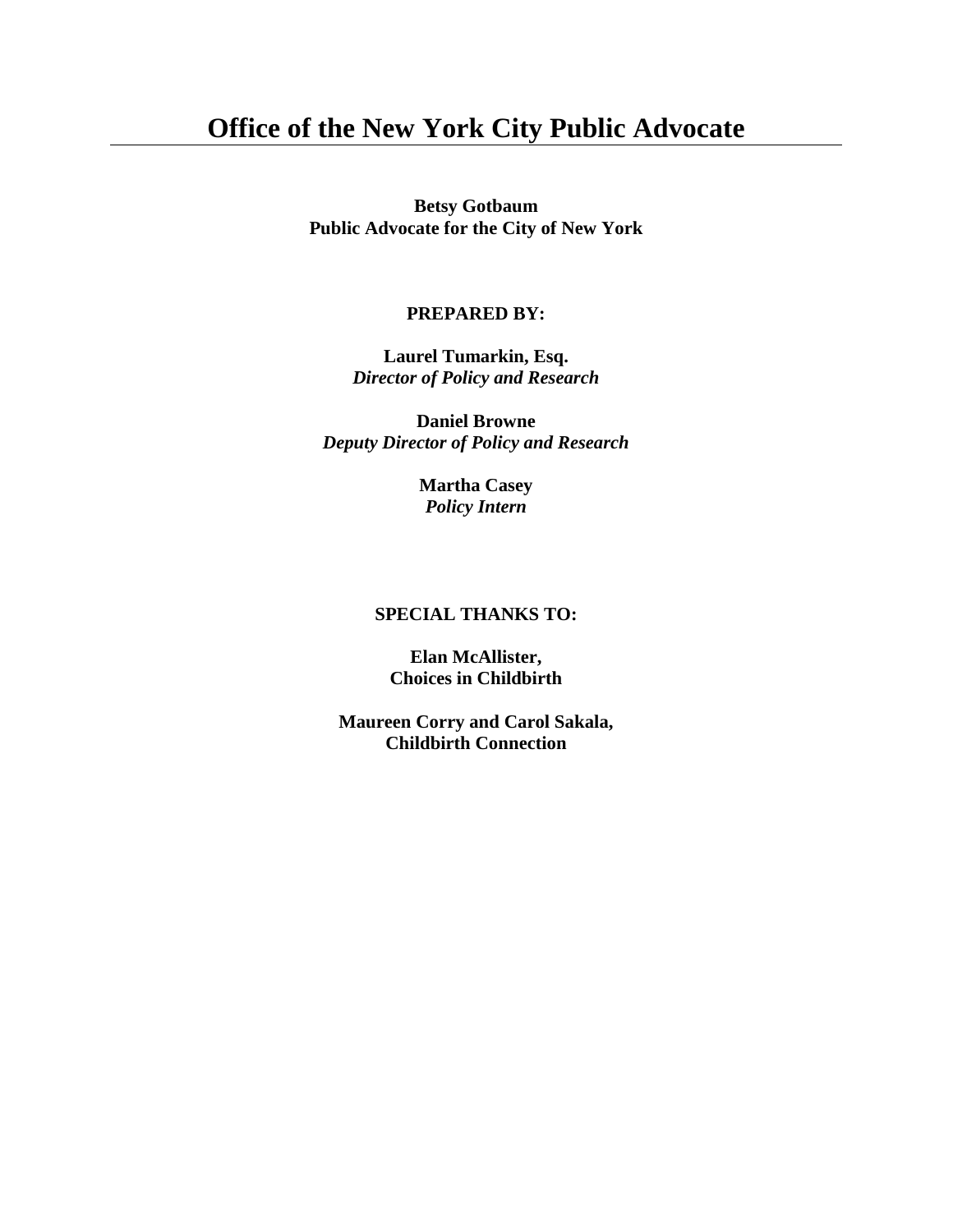#### **INTRODUCTION**

A cesarean section, an invasive surgical procedure in which a baby is delivered through the abdomen and uterus of the mother, carries with it many possible consequences for both the mother and child.<sup>1</sup> Although there are serious risks involved with cesarean deliveries, it is one of the most common surgeries performed in the United States today,<sup>2</sup> with 30.2 percent of all babies delivered by cesarean section (or "c-section").<sup>3</sup> Research indicates that a cesarean section rate of between five and ten percent achieves the best outcomes for mothers and babies, and that rates above 15 percent do "more harm than good."<sup>4</sup> The World Health Organization (WHO) has called upon the medical community to reduce the cesarean rate to  $15\%$  or less,<sup>5</sup> yet statistics show that cesarean sections are occurring in this country at twice that rate.<sup>6</sup> Rather than delivering their babies vaginally, every year more women undergo delivery through cesarean section. Maternity care advocates hope that, with greater access to accurate information, women will make delivery choices consistent with their healthcare needs.

In July 2005, the Public Advocate released a report detailing the failure of New York City hospitals to comply with a New York State law known as the Maternity Information Act (MIA).<sup>7</sup> The MIA requires that hospitals provide site-specific statistics on delivery procedures to all incoming maternity patients and all members of the public upon request. In 2005, the Office of the Public Advocate determined that none of the 44 hospitals providing labor and delivery services in New York City were in compliance with the MIA; most did not provide any information, and the one hospital that did attempt to comply provided a pamphlet containing information that was eight years old. $8$ 

The Office of the Public Advocate further determined that the cesarean section rates among hospitals in New York City were striking. Overall, public hospitals had lower cesarean rates than privately operated facilities; however, with the exception of New York University Downtown Hospital, all hospitals had cesarean rates well above the 15 percent maximum rate recommended by the World Health Organization.

In July 2006, the Office of the Public Advocate conducted a follow-up investigation to determine whether compliance with the MIA had improved in the year since the initial report. The results of the investigation indicate that hospitals continue to fail to provide site-specific maternity information to prospective patients and the general public. Furthermore, the citywide cesarean section rate continues to be well above the goals established by the medical community.

3 United States Centers for Disease Control and Prevention, National Center for Health Statistics (NCHS), *Births: Preliminary Data for 2005*, www.cdc.gov/nchs/products/pubs/pubd/hestats/prelimbirths05/prelimbirths05.htm.

4 Althabe, F, and Belizán, J.M., "Caesarean section: the paradox," *Lancet*, 2006.

5 *Ibid*.

<u>.</u>

<sup>7</sup> *Maternity Information Act*, NY Pub Health § 2803-j (1989).

<sup>&</sup>lt;sup>1</sup> Zelop, C., and Heffner, L.J., "The downside of cesarean delivery: short- and long-term complications," *Clinical Obstetrics and Gynecology*, 2004.

<sup>&</sup>lt;sup>2</sup> Conference Statement, *Cesarean Delivery on Maternal Request*, National Institute of Health State of the Science, March 2006.

<sup>6</sup> Menacker, F., *Trends in Cesarean Rates for First Births and Repeat Cesarean Rates for Low-Risk Women: United States, 1990-2003,* Centers for Disease Control and Prevention (CDC), 2005.

<sup>8</sup> Office of the New York City Public Advocate, *A Mother's Right to Know: New York City Hospitals Fail to Provide Legally Mandated Maternity Information,* July 2005.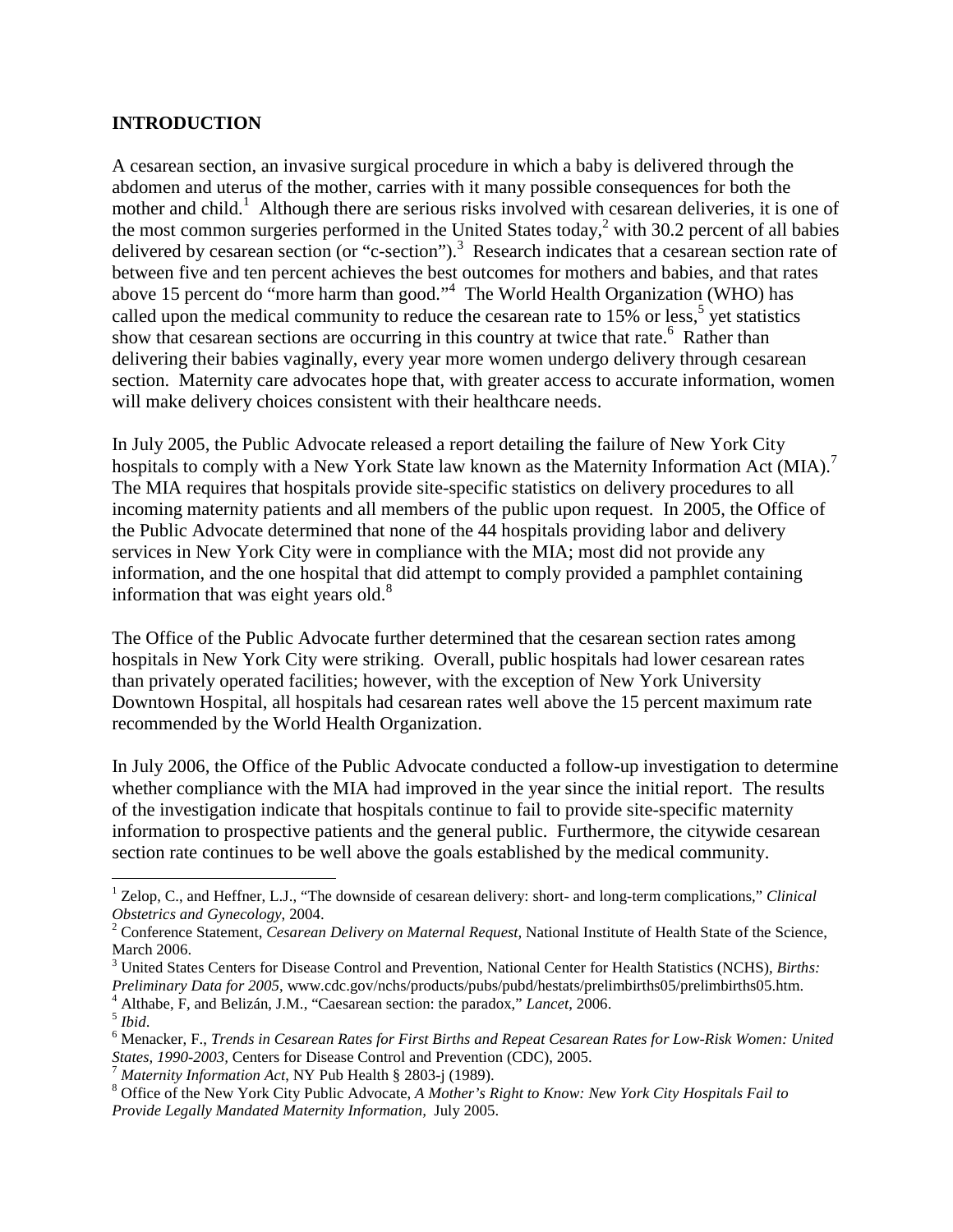#### **BACKGROUND**

#### **Surgical Births a Growing Trend**

In 1970, only about 7 percent of deliveries in the United States involved cesarean section.<sup>9</sup> The numbers have fluctuated somewhat over the years as health care professionals have come to varying conclusions about the relative advantages of cesarean and vaginal deliveries, but since 1996, the rate of cesarean births has steadily climbed.<sup>10</sup>

As indicated in the 2005 report produced by the Public Advocate, $^{11}$  the rate of cesarean section deliveries in New York City continues to rise. The 2004 data provided by the New York State Department of Health<sup>12</sup> (NYSDOH) confirms the increase; many New York City hospitals have a c-section rate over 30 percent.<sup>13</sup>

C-sections are an important and useful form of surgical intervention for difficult deliveries; however, rather than as a last resort, today patients and physicians elect to use cesarean delivery for a variety of reasons.<sup>14</sup> Advocates and doctors have raised concerns that many women who deliver by cesarean section are not provided with complete and accurate information regarding risks and recovery time<sup>15</sup> and that women's choice of birthing method is constrained by doctors' interest in more lucrative and less time-consuming births. In a national survey of women who gave birth in U.S. hospitals in 2005, 25% of those who had a c-section reported having experienced pressure from a health professional to have this procedure.<sup>16</sup> Fear of malpractice suits has also likely influenced the rates of surgical intervention.<sup>17</sup> In some cases, doctors are pressured by hospital officials to perform cesarean sections in order to avoid liability; an obstetrician in Wilmington, North Carolina discontinued practicing at a particular hospital after hospital officials told her she would need to more than double her c-section rate.<sup>18</sup>

#### **Why the Increasing Rate of Cesarean Sections is a Concern**

While there are a variety of situations in which cesarean section is the best approach for mother and child, for normal deliveries the possible risks may far outweigh any benefits. Although maternal mortality rates in the United States are low, the mother's risk of death resulting from a

 $\overline{a}$ 

<sup>9</sup> United States National Library of Medicine, *Cesarean Section – A Brief History*, www.nlm.nih.gov/exhibition/cesarean/cesarean\_4.html.

<sup>&</sup>lt;sup>10</sup> NCHS, *Births: Final Data for 2002, Table 39, Live births by method of delivery and rates of cesarean delivery and vaginal birth after previous cesarean delivery, by race and Hispanic origin of mother: United States, 1989- 2002*, www.cdc.gov/nchs/data/nvsr/nvsr52/nvsr52\_10.pdf.

<sup>11</sup> *See* 8.

<sup>12</sup> *See* Appendix I.

<sup>13</sup> *Ibid*.

<sup>14</sup> *See* 6.

<sup>&</sup>lt;sup>15</sup> Lamb, L., *Why More Babies are Being Born by Cesarean Section – and What Can be Done About It*, The State, www.thestate.com/mld/thestate/news/nation/14721225.htm.

<sup>16</sup> Declercq, E.D., Sakala, C., Corry, M.P., and Applebaum, S., *Listening to Mothers II: Report of the Second National U.S. Survey of Women's Childbearing Experiences*, Childbirth Connection, October 2006.

<sup>&</sup>lt;sup>17</sup> Baicker, K., Buckles, K.S., and Chandra, A., "Geographic variation in the appropriate use of cesarean delivery," *Health Affairs*, August 2006. *See also* Welch, Cheryl, "Doctor Won't Make the Cut," *Wilmington Star*, June 2005. <sup>18</sup> Welch, Cheryl, "Doctor Won't Make the Cut," *Wilmington Star*, June 4, 2005.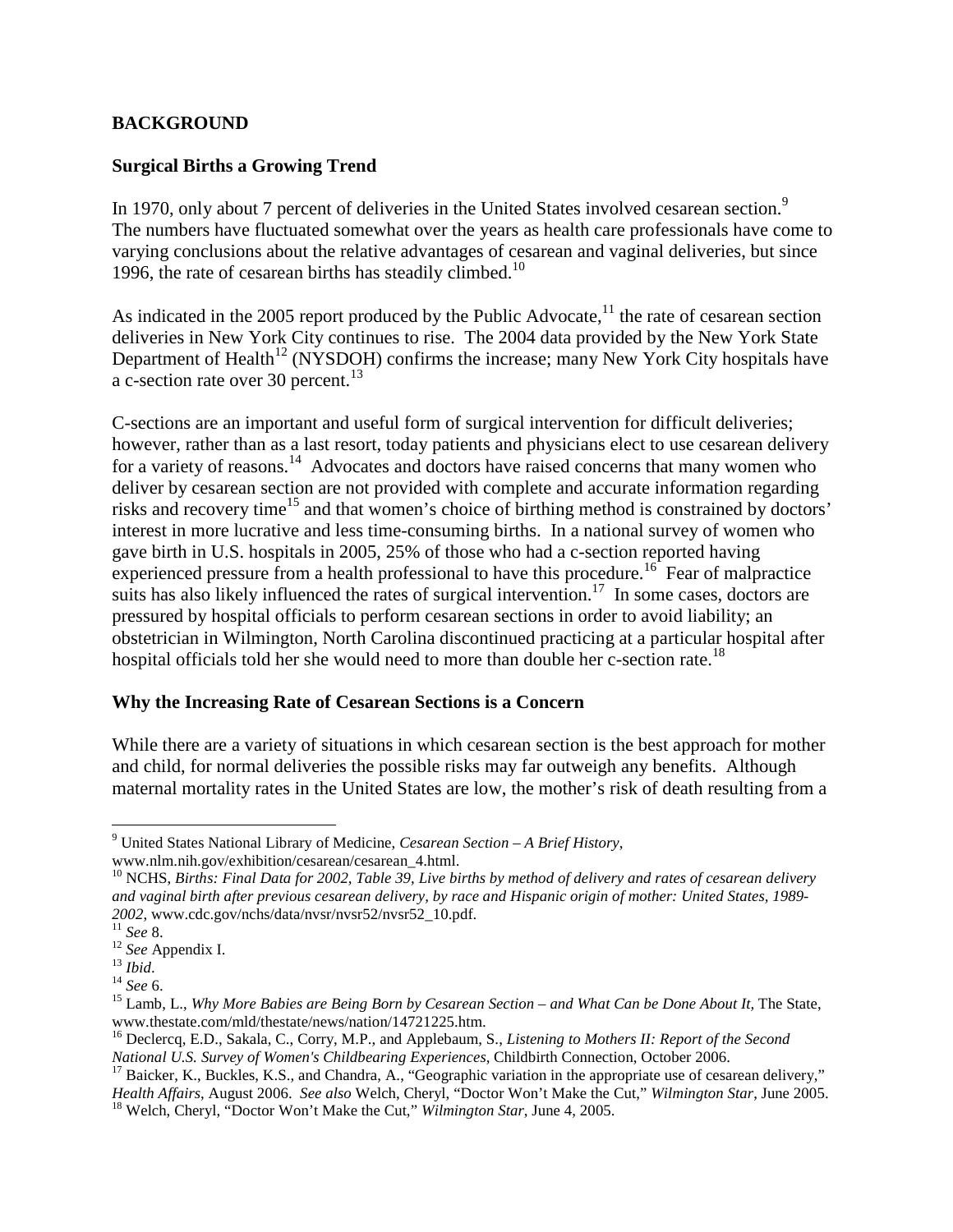c-section is two and a half times greater than from a vaginal delivery.<sup>19</sup> In addition to the increased mortality rate, further concerns include an increased risk of infection, injury to other organs, and infertility, as well as anesthesia complications, and difficulty with breast-feeding.<sup>20</sup> Though rare, life-threatening risks such as serious bleeding and blood clots or the need for an emergency hysterectomy are increased in cesarean section deliveries.<sup>21</sup>

In addition to those risks borne by the mother, the method of delivery can have serious consequences for the baby. Studies have shown that babies delivered by c-section are less likely to be breastfed, as the recovery from surgery can be painful and lengthy. Further, a mother may experience less of a bond with her newborn child, as she may miss the opportunity for early contact with the child, or develop a negative association as a result of the pain.<sup>22</sup> Medical risks to a baby delivered through cesarean section include risk of accidental surgical cut, problems with respiration at the time of birth and the development of long-term respiratory problems later in life. $^{23}$ 

The long-term implications of cesarean deliveries are often overlooked but can be serious. Although a minor risk, the scarring resulting from a cesarean section can lead to an ectopic pregnancy or a condition known as placenta previa, in which the placenta grows across the cervix, causing vaginal bleeding and putting the life of both mother and fetus at risk.<sup>24</sup> It is important that women have access to all available information so that they may make an informed decision regarding labor and delivery.

An additional cause for concern is the high medical cost associated with cesarean births. The cesarean delivery is a more expensive procedure than a vaginal delivery and patients have an extended recovery in the hospital. Overall, the costs of a cesarean delivery far exceed those of a vaginal birth. Childbirth Connection found that, in 2003, the average cost of a cesarean section with no complications was \$11,524. The average cost of a cesarean section with complications was \$15,519. Vaginal births were found to range from \$6,239 to \$8,177, depending on whether the mother experienced any complications.<sup>25</sup> In 1994, Public Citizen, a national consumer advocacy group, estimated that half of cesarean sections are unnecessary and result in 25,000 serious infections and 1.1 million extra hospital days and cost more than \$1 billion each year.<sup>26</sup>

 $\overline{a}$ <sup>19</sup> Kaiser Women's Daily Health Policy Report, June 30, 2006,

www.medicalnewstoday.com/medicalnews.php?newsid=46157.

 $20$  Sakala, Dr. C., "Vaginal or cesarean birth? A systematic review to determine what is at stake for mothers and babies," www.childbirthconnection.org/pdfs/vaginalorcesareanbirth.pdf.

<sup>21</sup> *Ibid*.

<sup>22</sup> Sakala, Dr. C, *What You Need to Know About Cesarean Section: An Interview with Dr. Carol Sakala of Childbirth Connection,* National Healthy Mothers, Healthy Babies Coalition.

<sup>23</sup> *See* 20.

<sup>24</sup> *See* 22*.* 

<sup>&</sup>lt;sup>25</sup> Alerts and Responses: Sharp Rise in C-Sections Defies Best Evidence and Best Practice, Childbirth Connection, www.childbirthconnection.org/article.asp?ck=10285. The rates included above are for births which occurred in hospitals. Vaginal deliveries at birth centers cost \$1,624. *See* "Facility Labor & Birth Charges, U.S., 2003, By Site and Method of Delivery," Childbirth Connection, www.childbirthconnection.org/pdfs/birthcharges.pdf.

<sup>26</sup> Public Citizen, *Unnecessary Cesarean Sections: Curing A National Epidemic*, May 1994.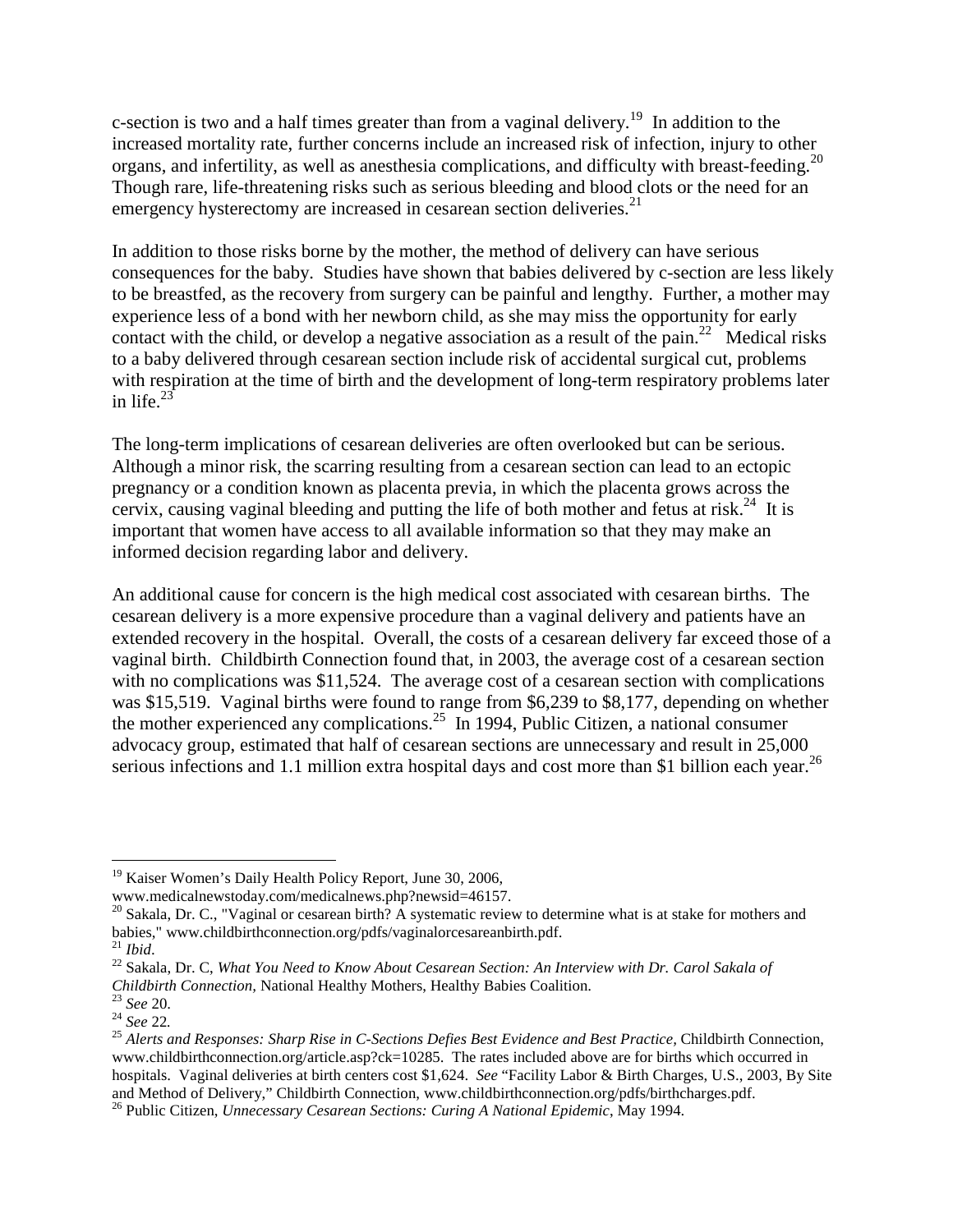#### **Consumer Information is Key**

Research on the risks of cesarean deliveries continues, and more information becomes available all the time. As noted above, there are numerous reasons for the steady increase in cesarean deliveries, but a lack of access to necessary information appears to play a role.

Over the past decade there has been a debate over whether a vaginal birth after a cesarean delivery (VBAC) is a safe option, and many women are discouraged from having VBAC by their health care providers.<sup>27</sup> Yet recent studies indicate those women who have had cesarean sections in the past are at no greater risk of uterine rupture than those women who have had exclusively vaginal deliveries.<sup>28</sup>

There is wide variation in the use of cesarean section that is associated with non-medical considerations unrelated to the needs of mothers and babies.<sup>29</sup> Therefore, it is important that the public have access to information about cesarean rates to help them decide where to give birth. Access to hospital-specific data will assist women in selecting a hospital that best suits their needs. Many women want to deliver their children vaginally, but are encouraged to have a cesarean during the labor process.<sup>30</sup> Identifying those hospitals with lower c-section rates will allow women who prefer a vaginal delivery to select a hospital supports their choice. For example, at Kimball Medical Center in New Jersey, patients are discouraged from unnecessary cesarean deliveries, as the risks are viewed as outweighing the benefits. The fact that the hospital had the lowest rate of cesarean deliveries in New Jersey in 2004 (17.8 percent) is due in part to the community it serves, Orthodox Jewish women who prefer natural births. Kimball Medical Center has now been identified as a leader in the field of maternity practices in New Jersey, and many women who are aware of the statistics seek out Kimball for their childbirth.<sup>31</sup>

# **Maternity Information Act**

In 1989, the New York State Legislature passed the Maternity Information Act, $32$  requiring all hospitals to provide a pamphlet that includes site-specific delivery statistics to all prospective mothers, and to members of the public on request. Information required in the pamphlet includes the rate at which cesarean sections, labor induction, episiotomy, and other procedures are performed at the hospital, and a description of the procedures listed.<sup>33</sup> The information to be provided in the pamphlet is provided by all hospitals in the state to the New York State Department of Health, which then tabulates the annual averages, and makes the information

<sup>&</sup>lt;u>.</u> <sup>27</sup> *VBAC or Repeat Cesarean Section,* Childbirth Connection, www.childbirthconnection.org/article.asp?ck=10212#decision.

<sup>&</sup>lt;sup>28</sup> Vaginal Birth After Multiple C-Sections Sate, Study Says, Kaiser Network, June 30, 2006,

www.kaisernetwork.org/daily\_reports/rep\_women.cfm#38234.

<sup>&</sup>lt;sup>29</sup> Baicker, K., Buckles, K.S., and Chandra, A., "Geographic variation in the appropriate use of cesarean delivery," *Health Affairs*, August 2006.

<sup>30</sup> *See* 16.

<sup>31</sup> Quinn, R., *Kimball Honored for Low Rate of C-Section Births,* Asbury Park Press, June 2006.

<sup>32</sup> *See* 7.

<sup>&</sup>lt;sup>33</sup> The pamphlet must provide the annual average rate of the following procedures: cesarean sections (primary, repeat, and total); successful VBAC deliveries; deliveries by midwives; use of electronic fetal monitoring; use of forceps; breech births delivered vaginally; use of analgesia; use of anesthesia; induction of labor; augmentation of labor; episiotomies; and whether birthing rooms and rooming-in is available at the facility.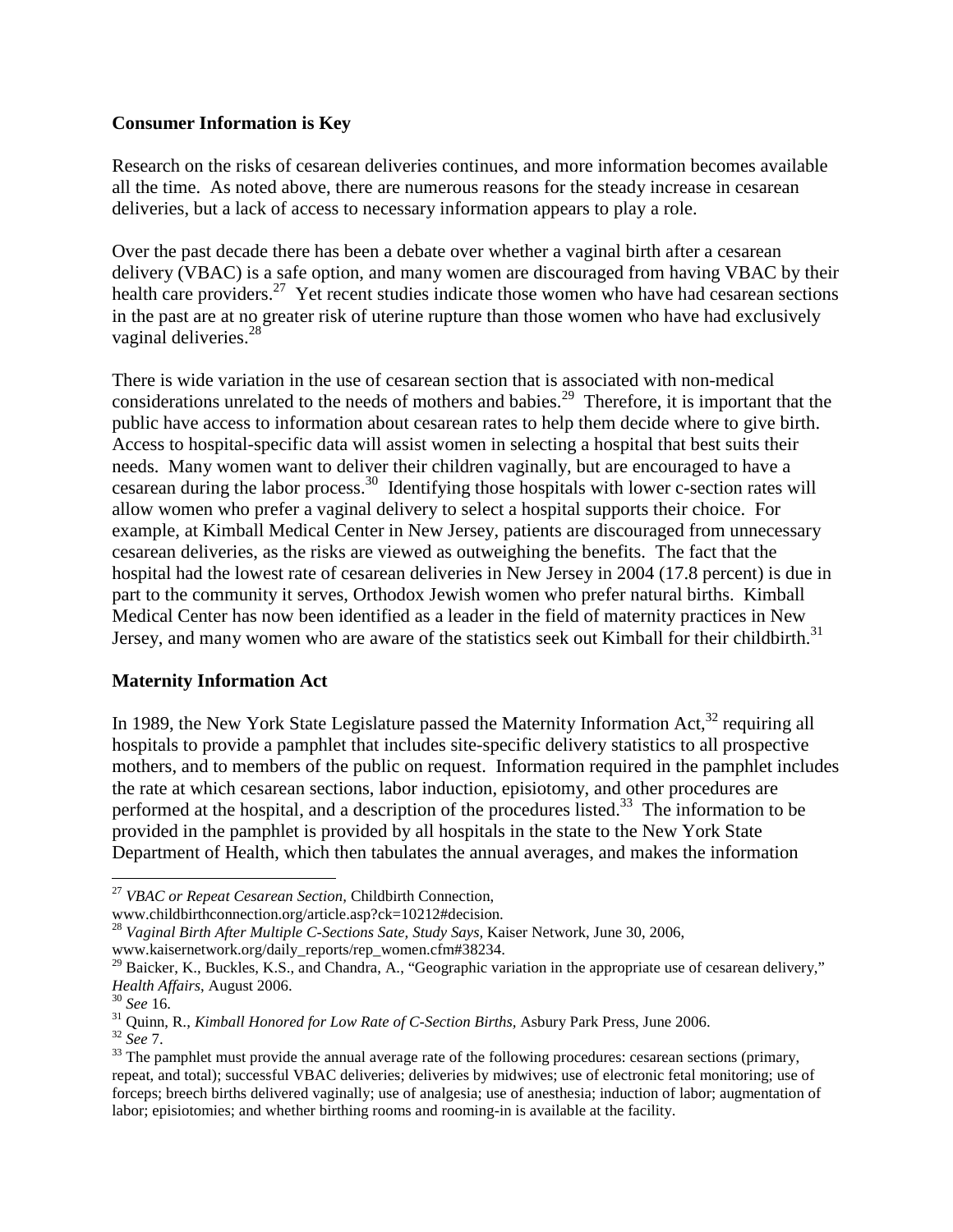available to the hospitals. The MIA requires that the information in the pamphlet be from "the most recent one year aggregate."<sup>34</sup>

The information required by the MIA is a useful resource for women when choosing the hospital at which they would like to give birth. The MIA was put in place to give women important information in a simple format, so that they could compare and evaluate hospital practices. Access to accurate information is an important element in the decision-making process for pregnant women, and the MIA is designed to ensure women are provided with data to assist with birth-related decisions.

# **METHODOLOGY**

There are 44 hospitals in New York City offering labor and delivery services.<sup>35</sup> Between June 16<sup>th</sup> and July 3<sup>rd</sup>, 2006, a researcher from the Office of the Public Advocate contacted each of these hospitals and requested a pamphlet providing statistics on hospital-specific delivery practices. Most calls were placed to the main switchboard of each hospital, with the few exceptions made for cases in which a direct number for the women's health services department was available. In each case, the researcher spoke with representatives from more than one department, and in many cases, the caller was transferred between the labor and delivery wards, women's health, and obstetrics. In all cases, multiple calls were made to confirm that the pamphlets were not available.

In addition to placing telephone calls, a researcher from the Office of the Public Advocate visited the labor and delivery unit of 11 New York City hospitals.<sup>36</sup> The researcher identified herself as a prospective patient, and attended an organized tour of the labor and delivery facilities or arranged a private meeting and tour with a representative from the women's health department. Hospitals visited provided the researcher with the standard informational materials given to potential patients, and the researcher sought out additional materials.

# **FINDINGS**

# **New York City Hospitals Continue to Violate the Maternity Information Act**

• All New York City hospitals failed to provide the pamphlet mandated by the MIA in response to a telephone request.

- Some representatives advised the caller that the information requested was protected by the federal Health Insurance Portability and Accountability Act (HIPAA). HIPAA, however, does not protect the release of the requested information.

 $\overline{a}$  $34$  NY Pub Health §2803-j(4).

<sup>35</sup> Choices in Childbirth (CIC), "*The New York Guide to a Healthy Birth,"* 2006. (In the process of surveying the hospitals, the Office of the Public Advocate discovered that the Interfaith Hospital no longer operates a labor and delivery ward).

<sup>&</sup>lt;sup>36</sup> Hospitals visited include: King's County Hospital (Brooklyn), Maimonides Hospital (Brooklyn), Harlem Hospital (Manhattan), Jacobi Hospital (Bronx), Roosevelt Hospital (Manhattan), Bellevue Hospital (Manhattan), New York University Hospital (Manhattan), New York Hospital (Queen's), Lenox Hill Hospital (Manhattan), Beth Israel Hospital (Manhattan), New York Hospital (Weill) (Manhattan).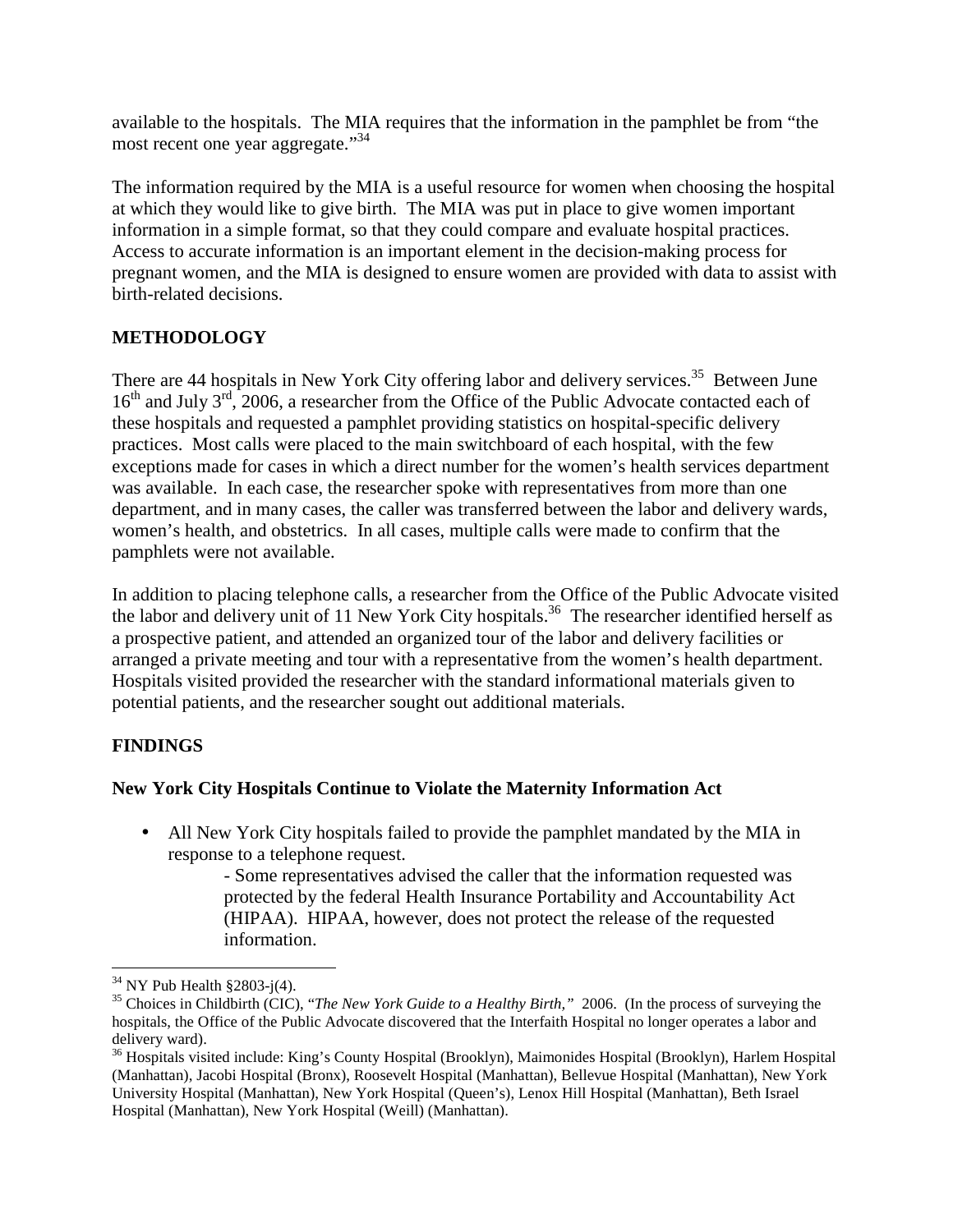• The MIA pamphlet was not made available on any of the delivery ward tours or hospital visits.

- On the tour of Weill-Cornell Medical Center, tour attendees were told that at least one in three would likely deliver their children through cesarean section. - Only Bellevue hospital had the pamphlet available to potential patients; however, the pamphlet was not offered to prospective patients, but rather was discovered by a researcher on a rack behind several other brochures. When asked, an employee in the women's health department did not know whether such a pamphlet was available.

# **The Average Rate of Cesarean Deliveries is Increasing**

- In 1970, the average cesarean rate nationally was 7 percent.<sup>37</sup> The rate of cesarean deliveries has varied over the last several decades; however, in 2005 the rate reached an all-time high of  $30.2$  percent.<sup>38</sup>
- In 2004, the average cesarean rate in New York City was 28.6 percent, a 2 percent increase over 2003, when the rate was 26.6 percent.<sup>39</sup> The data—the latest made available by the state<sup>40</sup>—indicates that the frequency of surgical intervention is increasing further beyond WHO recommended standards.

# **The Rate of Cesarean Section Varies Greatly Among New York City Hospitals**

New York City hospitals have dramatically different rates of cesarean section delivery, suggesting inconsistent practices among health care providers.

- The hospital with the highest cesarean section rate in New York City is New York Presbyterian Hospital (Columbia University) in Manhattan, with a rate of 39.6 percent.
- The hospital with the lowest cesarean section rate in New York City is North Central Bronx Hospital in the Bronx, with a rate of 18.3 percent.

# **The New York State Department of Health has Failed to Meet its MIA Obligations for a Second Year**

• The New York State Department of Health has not provided up-to-date information on labor and delivery practices at individual hospitals.<sup>41</sup>

For a complete list of New York City hospitals with labor and delivery wards and their cesarean section rates for 2003 and 2004, see Appendix I.

<sup>-</sup><sup>37</sup> *See* 2.

<sup>38</sup> *See* 3.

<sup>39</sup> *See* Appendix I.

<sup>&</sup>lt;sup>40</sup> The data was provided by the New York State Department of Health to Choices in Childbirth, upon CIC's request.

<sup>&</sup>lt;sup>41</sup> Information provided by Choices in Childbirth.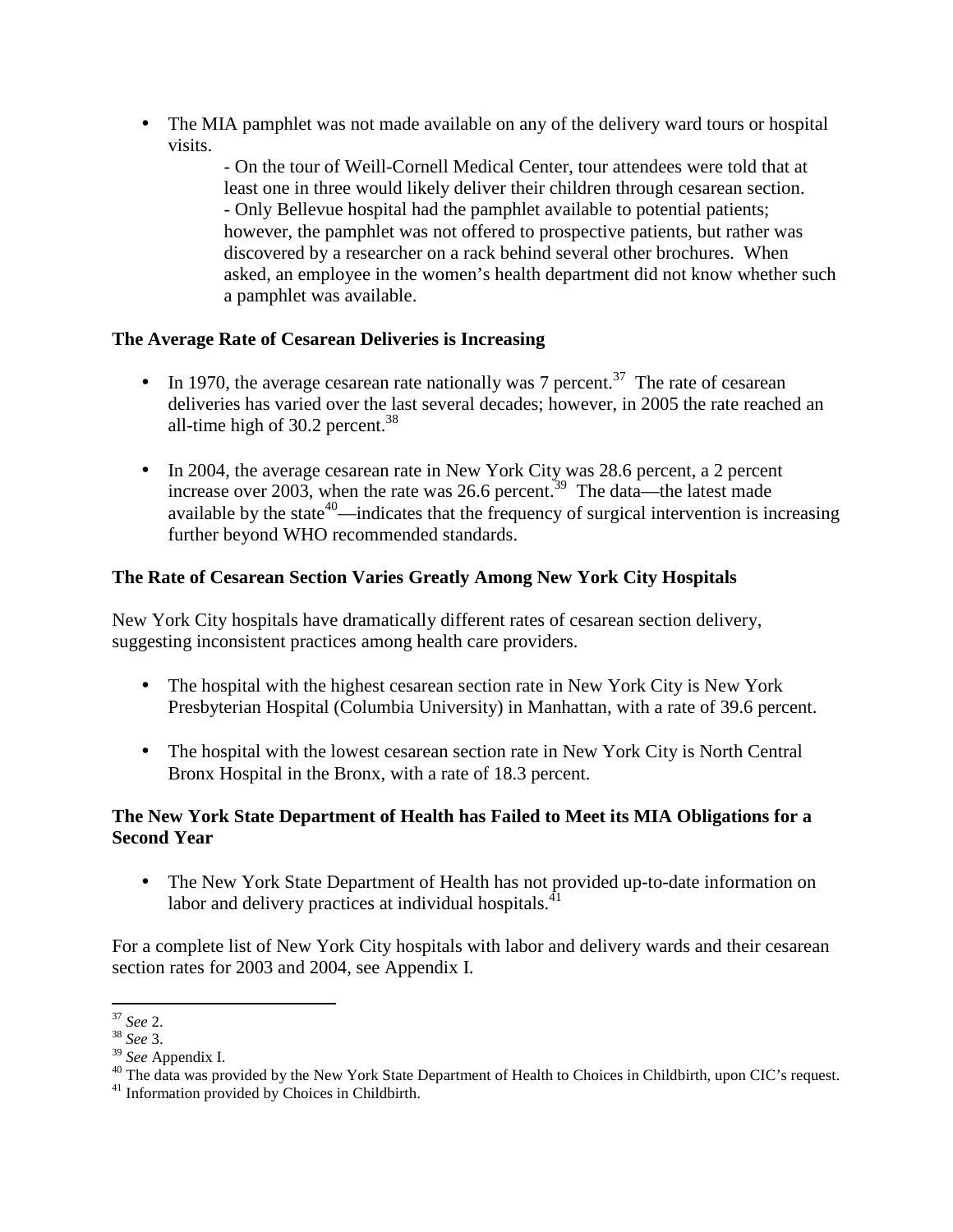#### **RECOMMENDATIONS**

Access to information regarding the rate and risks of delivery by cesarean section is the responsibility of several parties. Health care providers, the State and City health departments, and New York City hospitals must work together to gather and provide accurate and up-to-date information to the public.

- The New York State Department of Health must monitor and evaluate New York City hospitals' compliance with the MIA. Compliance includes the provision of a pamphlet that includes current information on hospital-specific birthing procedures.
- The New York City Health and Hospitals Corporation (HHC) must work with the NYSDOH to ensure that the city's 12 public hospitals that offer labor and delivery services are in compliance with the law.
- The NYSDOH must make every reasonable effort to collect, calculate, and redistribute birthing statistics in a timely manner.
- Both the New York State Department of Health and New York City Department of Health and Mental Hygiene should make up-to-date information about birthing statistics available and easily accessible on the its website. The website information should be presented in a user-friendly, easy-to-read format.

The NYSDOH should provide leadership in meeting the goal of a cesarean delivery rate of no more than 15 percent set by the World Health Organization. Action taken should include an initiative that prioritizes reducing the cesarean rate, emphasizes continued research into the risks associated with the procedure, and establishes "best practice" procedures for all health care facilities and providers in New York City. Attention should be given to the continued monitoring of hospital data, and corresponding strategies and recommendations should be developed.

# **How to Access the 2004 Maternity Information:**

In light of the fact that New York City hospitals' maternity information is not readily available to the public at the present time, the Public Advocate's Office, in conjunction with Choices in Childbirth, a maternity care advocacy organization, will make such data available. Those interested in the 2004 maternity care statistical profiles for New York City hospitals can view them on the Public Advocate's website (www.pubadvocate.nyc.gov) or Choices in Childbirth's website (www.choicesinchildbirth.org), or may request a printed copy of the information by calling 212-669-7250.